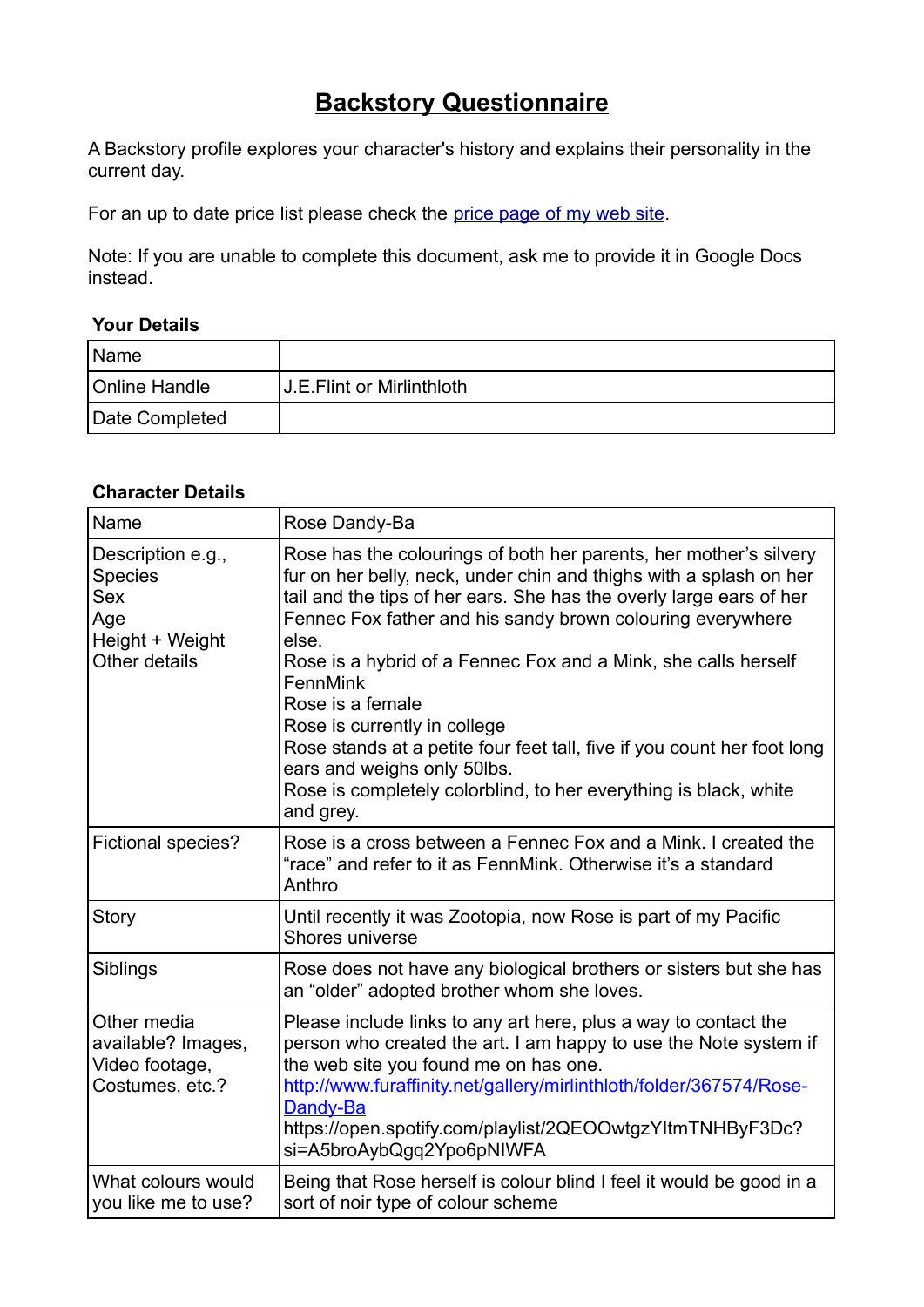Please write on the right hand side in the spaces below. If any section doesn't seem relevant you can skip it.

If your character does particularly well in an area, (e.g., if they had good parents), by all means include that too! This questionnaire isn't about finding your character's faults, it's about understanding their particular balance of strengths and weaknesses.

| <b>Stages</b>                                                                                                                                                                                                                                                                                                                                                                                                                                                                                                                                                                                                                                                                                                                                                                                             | Notes - Extremity, specific details, etc.                                                                                                                                                                                                                                                                                                                                                                                                                                                                                                                                                                                                                                                                                                                                                                                                                                                                                                                                                                                                                                                                                                                                                                                                                                                                                                                                                                                                                                                                                                                                                                  |
|-----------------------------------------------------------------------------------------------------------------------------------------------------------------------------------------------------------------------------------------------------------------------------------------------------------------------------------------------------------------------------------------------------------------------------------------------------------------------------------------------------------------------------------------------------------------------------------------------------------------------------------------------------------------------------------------------------------------------------------------------------------------------------------------------------------|------------------------------------------------------------------------------------------------------------------------------------------------------------------------------------------------------------------------------------------------------------------------------------------------------------------------------------------------------------------------------------------------------------------------------------------------------------------------------------------------------------------------------------------------------------------------------------------------------------------------------------------------------------------------------------------------------------------------------------------------------------------------------------------------------------------------------------------------------------------------------------------------------------------------------------------------------------------------------------------------------------------------------------------------------------------------------------------------------------------------------------------------------------------------------------------------------------------------------------------------------------------------------------------------------------------------------------------------------------------------------------------------------------------------------------------------------------------------------------------------------------------------------------------------------------------------------------------------------------|
| <b>Trust and Confidence</b><br>(Infanthood)<br>- How did your character's parents feel<br>when they first realised that a baby was on<br>the way? I.e., was your character's<br>conception planned, or accidental?<br>- How did the primary caregiver feel about<br>gestating a baby/looking after an egg?<br>Were they excited, afraid, angry?<br>- Were your character's caregivers capable<br>of looking after an infant mentally,<br>emotionally, and financially?<br>- Were both parents present for your<br>character's birth? What happened during<br>the birth (were there any complications)?<br>- Was your character's mother/primary<br>caregiver nurturing towards your character<br>as a newborn? If not, how did they behave<br>towards them and how did your character<br>feel about that? | Daisy Dandy and Anis Ba made a lovely<br>couple and enjoyed their company greatly.<br>Anis was finishing up his degree in geology<br>and seismology, using his highly tuned<br>Fennec ears to help in his studies. Daisy<br>was a rising star and was expected to be<br>breaking out of her secondary and<br>supporting roles soon enough.<br>It was to be Daisy's starring role but she<br>discovered she was pregnant and so<br>couldn't commit to her leading role. At first<br>she thought this was ok, until she saw how<br>big the movie she was going to be in was.<br>Internally she hated the child, Fennecs and<br>Mink weren't even supposed to be<br>compatible, externally she put on a caring<br>face. By now Anis had started his PhD work<br>and was frequently away from the home of<br>the budding star.<br>The delivery was as easy to be expected<br>with the help of modern science and though<br>Daisy refused to breastfeed her child she<br>did care for it, after a fashion. She hired a<br>nanny to care for young Rose while she<br>worked on getting her career back on track.<br>Anis tried as much as he could to be at<br>home to care for his daughter but his work<br>often left him on the road for months at a<br>time, and he was still a young Fennec. Both<br>Daisy and Anis had fallen in love early,<br>married and then had the child.<br>Daisy divorced Anis shortly after Rose's<br>birth. She did not contest custody of her<br>daughter to Anis; however because of his<br>constant travelling it was deemed Rose<br>would be better in the care of the Dandy |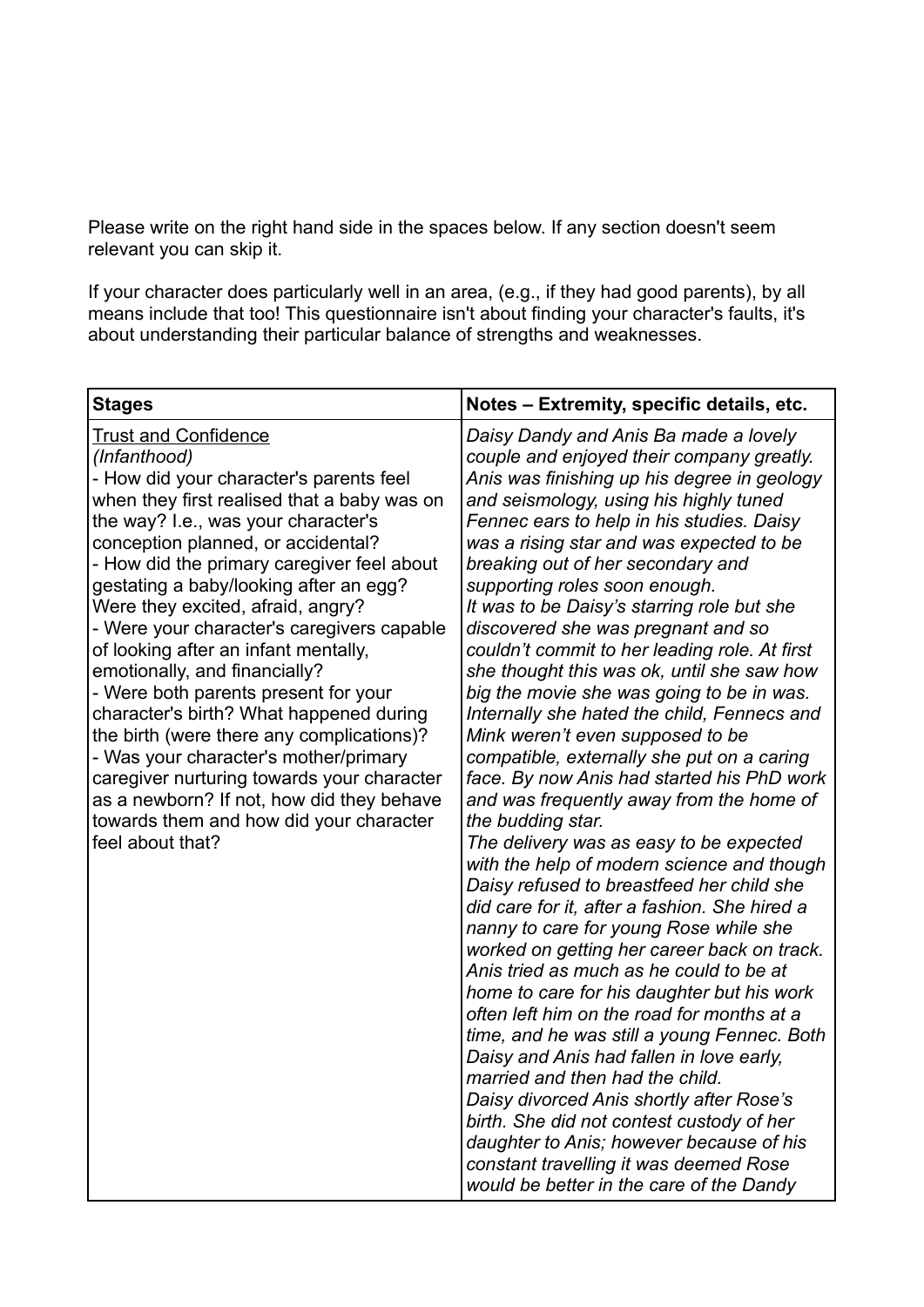|                                                                                                                                                                                                                                                                                                                                                                                                                                                                                                                                                                                                                                                                                                                                                                                                             | household.                                                                                                                                                                                                                                                                                                                                                                                                                                                                                                                                                                                                                                                                                                                                                                                                                                                                                                                                                                                                                                                                                              |
|-------------------------------------------------------------------------------------------------------------------------------------------------------------------------------------------------------------------------------------------------------------------------------------------------------------------------------------------------------------------------------------------------------------------------------------------------------------------------------------------------------------------------------------------------------------------------------------------------------------------------------------------------------------------------------------------------------------------------------------------------------------------------------------------------------------|---------------------------------------------------------------------------------------------------------------------------------------------------------------------------------------------------------------------------------------------------------------------------------------------------------------------------------------------------------------------------------------------------------------------------------------------------------------------------------------------------------------------------------------------------------------------------------------------------------------------------------------------------------------------------------------------------------------------------------------------------------------------------------------------------------------------------------------------------------------------------------------------------------------------------------------------------------------------------------------------------------------------------------------------------------------------------------------------------------|
| <b>Freedom and Self-Determination</b><br>(Toddlerhood)<br>- does character hold on/grasp?<br>- does character let go?<br>- is character destructive and cruel?<br>- was character benign and relaxed?<br>- what was it like to express choice for the<br>first time in their life?<br>- did they make any bad choices in their<br>inexperience?<br>- does the character doubt themselves?<br>- does the character focus on details<br>because they can't watch everything - the<br>big picture contains too much detail?<br>- does the character often feel unready to<br>show projects to others?<br>- does character wish they were invisible?<br>- how cooperative/wilful is the character?<br>- how well does the character<br>express/suppress themselves?<br>- how controlled do they feel by others? | Rose was a child filled with energy and<br>spunk, even from an early age she didn't<br>seem to like to sleep and was naturally<br>curious about the world around her. She<br>had an unconscious desire to be around<br>Daisy and Anis and would often times<br>scream and cry until she fell asleep or the<br>servants grew wise and started putting on<br>videos of her mother.<br>The servants tried, honestly tried, to<br>develop a connection with the little kit and<br>to encourage her in her development but<br>often times it was like Rose would see<br>through them when they were there. The kit<br>developed a knack for vocal mimicry at an<br>early age and used this to entertain herself<br>by observing what noises brought the staff<br>to her. This lasted for a few months before<br>the servants grew wise to it and started to<br>ignore her mimicry. Rose was allowed to do<br>most anything she wanted in her early kit<br>hood, as long as it wasn't dangerous to<br>herself. This left a child who often times<br>acted out to get the attention she wanted<br>from others. |
| Ambition<br>(Young childhood)<br>- how energetic was your character as a<br>small child?<br>- how much did your character enjoy/feel<br>guilty about their victories and<br>achievements?<br>- how good did they get at cooperating?<br>- did they develop a tendency to berate<br>themselves?<br>- what are the character's biggest wishes<br>and dreams? Can they ever fulfil them?                                                                                                                                                                                                                                                                                                                                                                                                                       | By the time Rose started school she was<br>already something of a trouble maker, not<br>on purpose it sort of happened, and her<br>mother had resentfully bought her daughter<br>clothing that would reflect where a Dandy<br>stood out. To ensure that Rose did not<br>choose to stay in the house more than she<br>needed to Daisy kept the mansion at a<br>point that was almost too cold for a fennec<br>to stand, Rose as a hybrid faired a little<br>better than Anis would have but it was still<br>unpleasant for her. And frequently the only<br>advice her mother gave was to go into the<br>family business of entertainment.<br>Unfortunately for Rose her inability to see<br>different shades and colours was only just<br>beginning to be a problem. She was teased<br>about her inability to dress herself properly<br>and early on took to wearing black so as to<br>not be made fun of. This didn't help<br>because she started to bounce back and<br>forth between the "rich kid" school and her                                                                                     |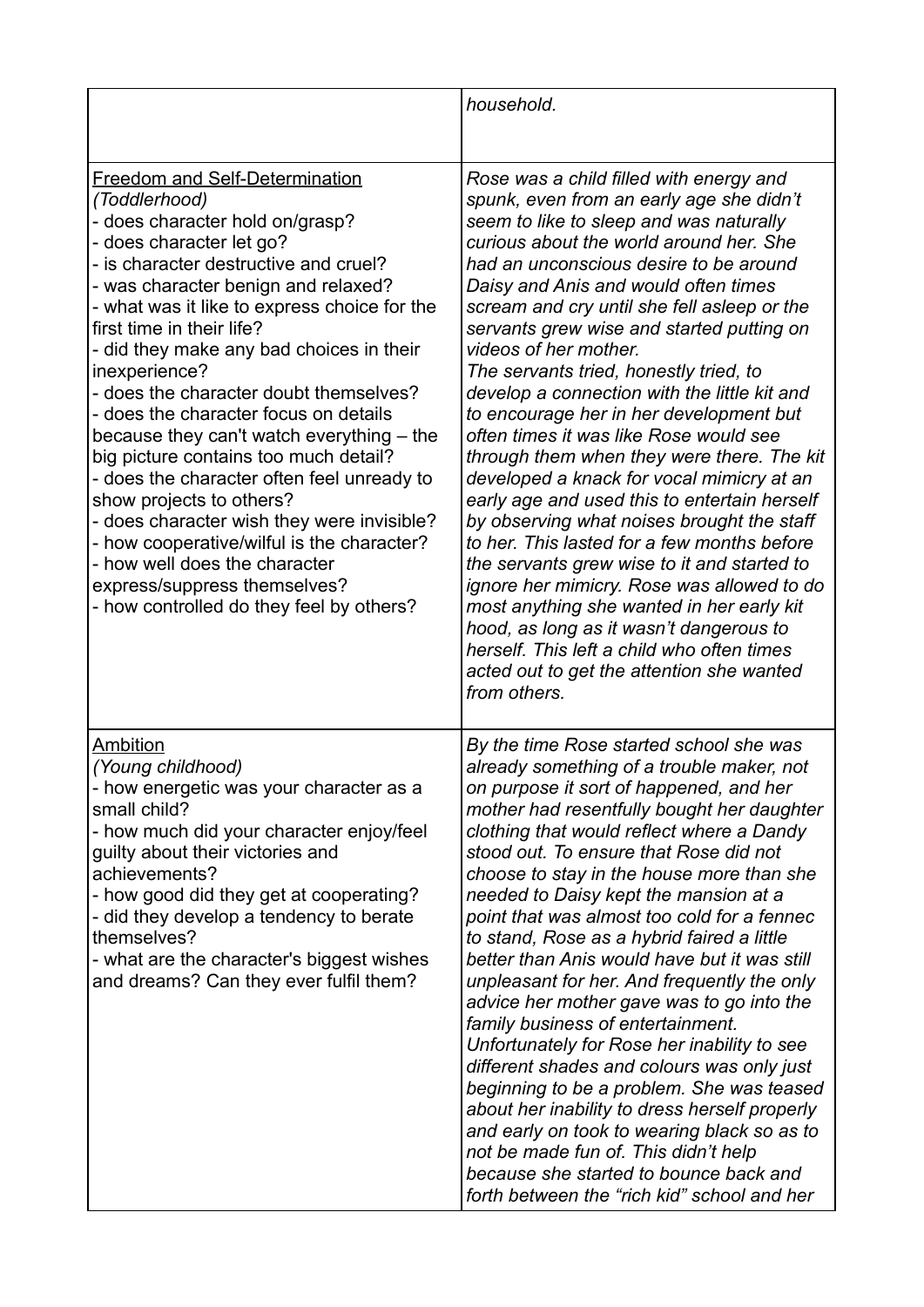|                                                                                                                                                                                                                                                                                                                                                                                                                                                                                                                                                         | father's school district, a more modest area<br>with lower income homes. Tired of being<br>picked on for being smaller, weaker, being<br>"rich", being the "poor girl" and other insults<br>she started to avoid school as much as<br>possible. Calling into school and mimicking<br>her parents, specifically Daisy's voice, to<br>say that she would be at the other school.<br>To the servants she would leave the house<br>and then begin to wander the town.<br>Pacific Shores isn't a place for a young fur<br>and before long Rose started running with<br>other likeminded kids. The kids who didn't<br>take flack, in her mind, from other kids.<br>The slightly older kids taught Rose the<br>ways of the streets and taught her a fun<br>game, sneaking into things. Because of<br>Rose's small size she was seen as being<br>the natural to send into a house through a<br>small cracked window to let the others in to<br>"play."<br>When Rose became old enough to know<br>right from wrong she realized what she was<br>being used for, but it didn't matter at this<br>point. These were people who paid<br>attention to her. And it wasn't like they were<br>hurting anyone; they were only stealing<br>stuff not hurting anyone. She didn't bother<br>telling her parents what she was doing<br>since they were so busy. Anis with his<br>constant travelling and science and Daisy<br>with her rise to stardom. |
|---------------------------------------------------------------------------------------------------------------------------------------------------------------------------------------------------------------------------------------------------------------------------------------------------------------------------------------------------------------------------------------------------------------------------------------------------------------------------------------------------------------------------------------------------------|------------------------------------------------------------------------------------------------------------------------------------------------------------------------------------------------------------------------------------------------------------------------------------------------------------------------------------------------------------------------------------------------------------------------------------------------------------------------------------------------------------------------------------------------------------------------------------------------------------------------------------------------------------------------------------------------------------------------------------------------------------------------------------------------------------------------------------------------------------------------------------------------------------------------------------------------------------------------------------------------------------------------------------------------------------------------------------------------------------------------------------------------------------------------------------------------------------------------------------------------------------------------------------------------------------------------------------------------------------------------------------------------------------------------------------|
| <b>Productivity</b><br>(Older childhood)<br>- how did the character feel about being<br>productive rather than playing?<br>- what was the transition from home to<br>school like?<br>- how well prepared did he feel to<br>contribute?<br>- how did they feel about others also<br>contributing? Status, adequacy, teamwork?<br>- what were their thoughts about being part<br>of the society they lived in – what they were<br>going to be as an adult?<br>- how did their caste, gender, race and other<br>facets of their identity factor into this? | The streets of Pacific Shores were Rose's<br>playground, climbing poles and fire<br>escapes, leaping from one building to the<br>next. She delighted in the constant buzz of<br>activity with her gang, and she'd become an<br>excellent safe cracker with her sensitive<br>hearing. Still the smallest of the group Rose<br>was elected to scout and check things out.<br>It was about this time that Rose began to<br>develop a love for tech, specifically<br>electronics and wiring. She taught herself<br>how to read, her reading level wasn't that<br>great to begin with because nothing had<br>ever gathered her attention. Now, along<br>with jewellery and high end items she would<br>begin to steal books. When her gang didn't<br>get into trouble or wasn't around Rose                                                                                                                                                                                                                                                                                                                                                                                                                                                                                                                                                                                                                                             |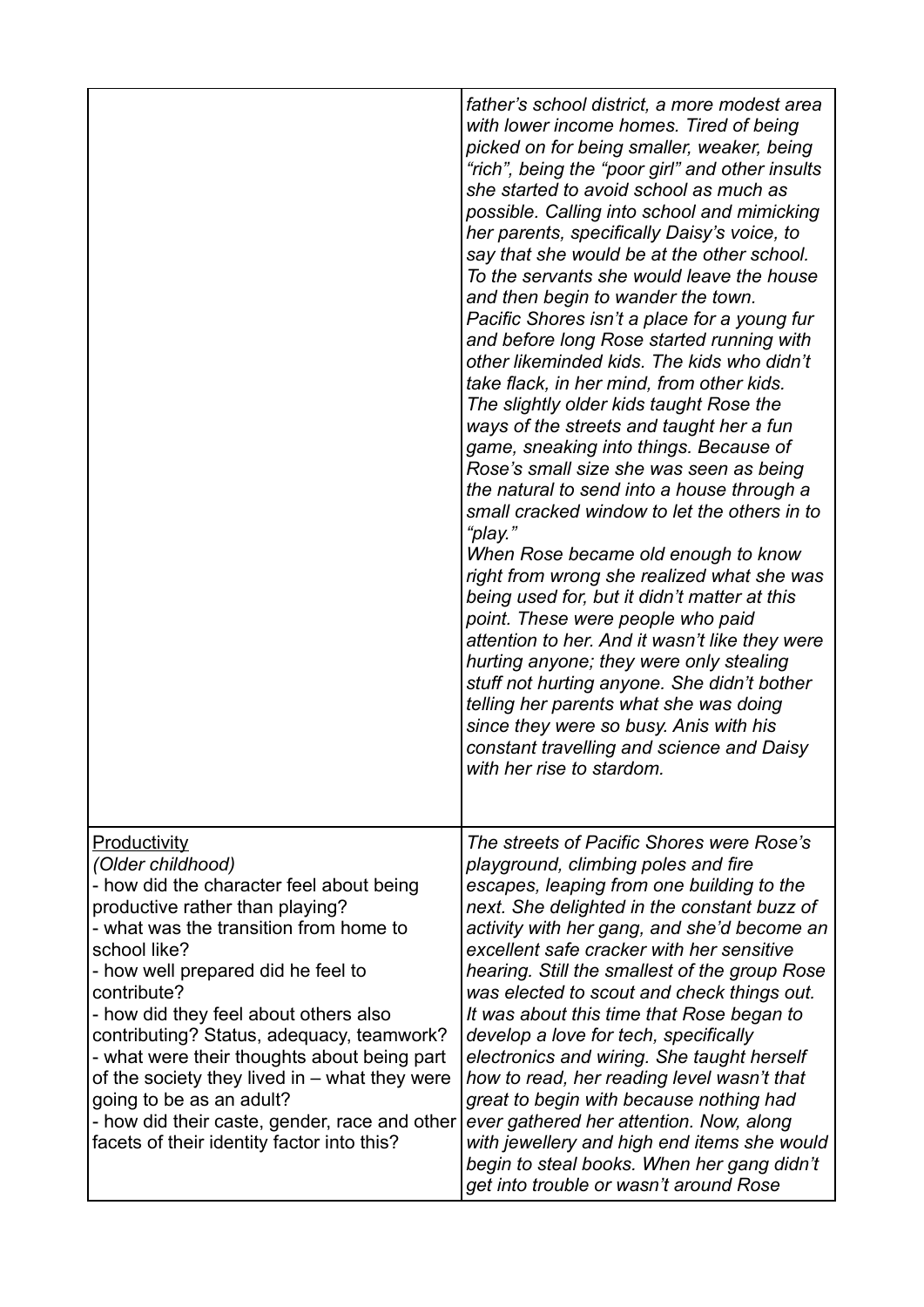|                                                                                                                                                                                                                                                                                                                                                                                                                                                                                                                                                                                                                                                    | would loiter in a book store or the library,<br>careful to not get caught lest they call the<br>authorities to take her to school.<br>For Rose this was an ideal life, she got to<br>do what she wanted and no one was her<br>boss, not really, and she had a safe hideout<br>to go to. Who would look for the scrappy<br>fennec fox, no one knew she was part mink,<br>in the rich part of town?<br>This was good for Rose until her gang got<br>into a real altercation with another gang.<br>Always there had been clashes with the<br>older kids, or bigger gangs, but it usually<br>involved a few thrown punches mean words<br>and a lot of blustering. It was Robbie who<br>changed that, when they got into their next<br>fight he pulled the gun he'd stolen from his<br>father and shot at the other gang. His shot<br>went wide and alerted the police, Rose who<br>was tussling with a billy goat nearly twice<br>her size couldn't get away. She bit the goat<br>as hard as she could, almost ripping the<br>girl's ear off, Police arrived as Rose stood<br>over the injured prey animal, blood on her<br>muzzle. A sacred law broken, that animals<br>didn't use their claws, fangs or teeth on<br>other animals. She was pulled into the<br>squad car, the gun found at the scene taken<br>into evidence and the young girl booked. |
|----------------------------------------------------------------------------------------------------------------------------------------------------------------------------------------------------------------------------------------------------------------------------------------------------------------------------------------------------------------------------------------------------------------------------------------------------------------------------------------------------------------------------------------------------------------------------------------------------------------------------------------------------|-----------------------------------------------------------------------------------------------------------------------------------------------------------------------------------------------------------------------------------------------------------------------------------------------------------------------------------------------------------------------------------------------------------------------------------------------------------------------------------------------------------------------------------------------------------------------------------------------------------------------------------------------------------------------------------------------------------------------------------------------------------------------------------------------------------------------------------------------------------------------------------------------------------------------------------------------------------------------------------------------------------------------------------------------------------------------------------------------------------------------------------------------------------------------------------------------------------------------------------------------------------------------------------------------------------------------------------------------------|
| <b>Child to Adult Transition</b><br>(Adolescence)<br>- how well did others appear to regard your<br>character?<br>- how did your character ensure some<br>sense of sameness / continuity?<br>- how was it decided who was in their social<br>group and who was out?<br>- who did they appoint as their adversary (if<br>anyone)?<br>- who were their role models?<br>- who were their girlfriends/boyfriends<br>during adolescence, and what were these<br>partners like?<br>- how did they go about keeping the pool of<br>people they were to establish their new<br>identity in, manageably small (ie., cliques,<br>political interests, etc.)? | By this point Rose had been to juvie once<br>or twice for skipping school, nothing as<br>serious as attacking another fur though.<br>Anis was on another continent and didn't<br>hear about this until much too late. Daisy<br>Dandy seeing that the Dandy name might<br>be potentially ruined used the suite of<br>corporate lawyers to make the problem go<br>away, forever. Daisy was a successful star<br>at this point and couldn't have her only<br>biological child ruin her future. So the<br>lawyers did what they did best and swept<br>everything under the rug. Including Rose,<br>stating that Daisy Dandy had simply been<br>trying to care for a young fox but she<br>couldn't do it and that despite her best<br>efforts if Rose was dangerous she shouldn't<br>be in the house of an outstanding citizen. A<br>generous discussion later with some law<br>enforcers had the gun possession put into<br>Rose's file and the injury to the billy goat<br>became not only a savage bite but an                                                                                                                                                                                                                                                                                                                                        |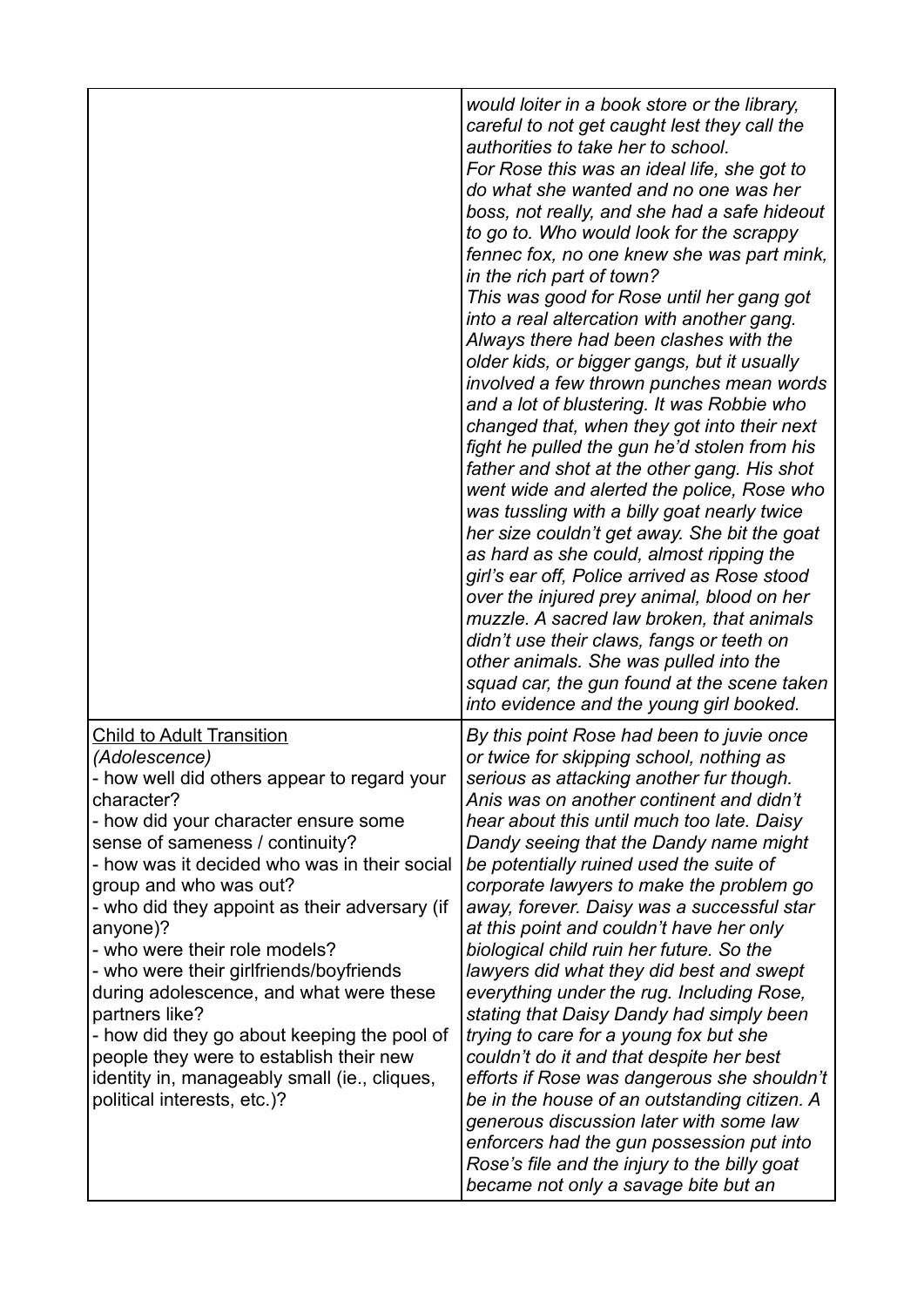*attempt to kill and potentially eat the goat. Rose never stood a chance at that point and was sent to prison, for young adults and children, and learned the real law of the jungle. Small as she was Rose was easy prey for the bigger and actual dangerous furs in the correctional facility. Rose made the best use of her intelligence and small size to hide and avoid fights. Her vocal mimicry came in handy at times because she could use it to help other furs in exchange for keeping her safe. But in reality she never felt safe with any of the others, only an Arctic Fox named Frankie "Fast Fingers" Douglas. He had grown up in the neighbourhood that Rose's father called home and when he could he tried to look out for the small fennec. "Foxes stick together." In actuality Frankie knew if he played his cards right Rose would be useful on the outside. It was close to fourteen or so when Rose was given a chance to shine, in a manner of speaking, the correctional officer a bison by the name of Henry "Hank" Roberts who had recently been put in charge of Rose's correctional facility wanted to try to rehabilitate some of the prisoners. Frankie, seeing his chance, got Rose on that list of potential rehabilitators. Rose at first feared being in the room alone with the big bison but over multiple sessions Hank could see that Rose was lingering in his office, looking to avoid going back to the main population. Taking a chance he enrolled Rose in a makeup school of sorts, most of the lessons were boring for Rose, but she excelled in music. Her keen hearing allowing her to teach herself how to play any instrument after a few minutes. The timid and fearful little fennec flourished under Hanks watchful eye. As the two became close Rose finally opened up to the only adult who had ever shown her any amount of affection and respect. Hank realized that Rose wasn't bad; she just didn't have what she needed. With permission from his* 

*superiors her sentence was commuted to a more parole like one in his house with his wife and adopted son.*

*Rose and Noah, a roo who had lost his parents some years before and had been*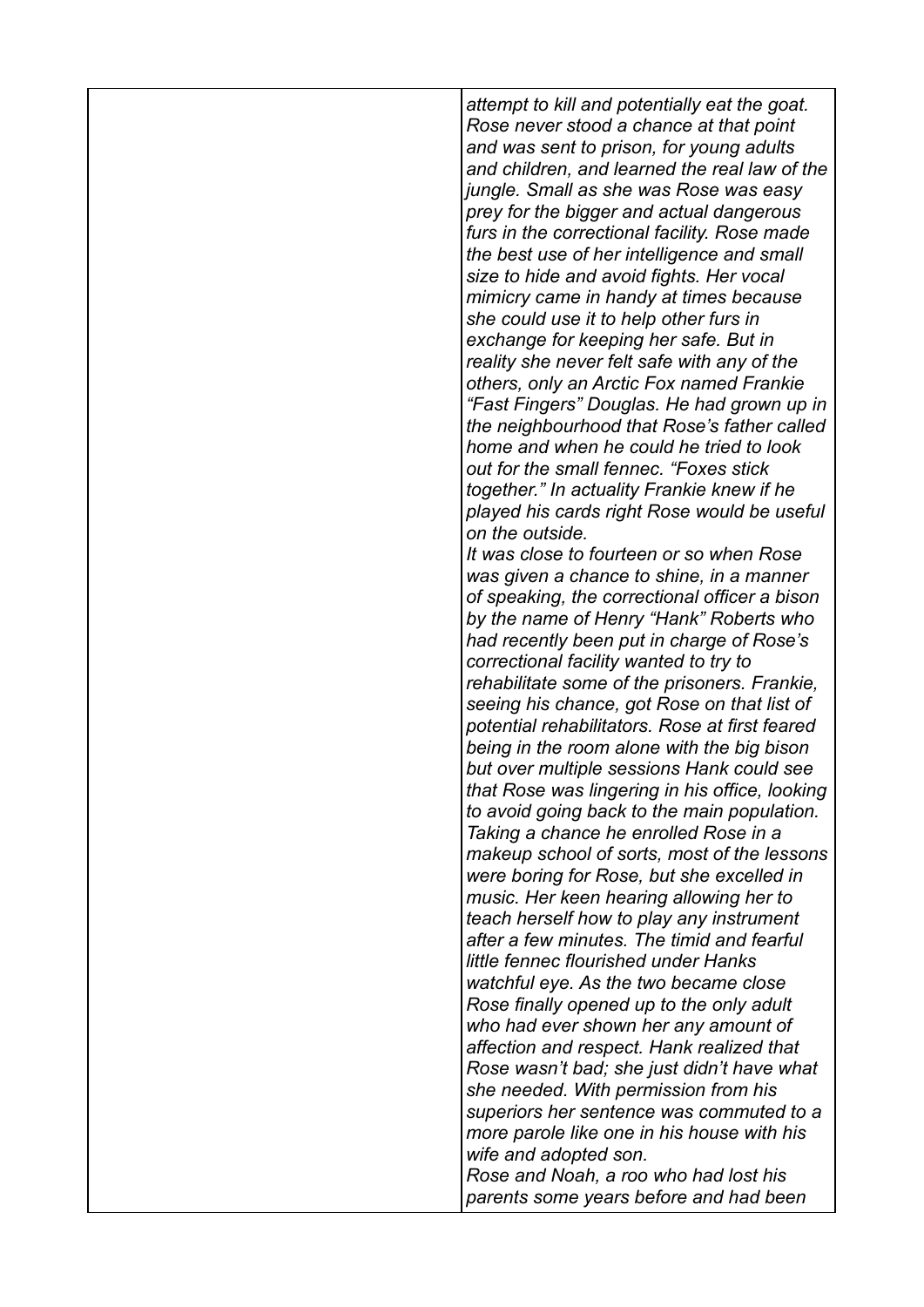| adopted by the Roberts because they<br>couldn't have children themselves. A bison<br>and a condor couldn't conceive and so they<br>chose to adopt. If Rose thought that Hank<br>was the one to run the house and be in<br>charge she was wrong. Camila was the drill<br>sergeant of the house who ran a very tight<br>ship. Had set bedtimes, which was<br>something Rose hated being nocturnal<br>naturally, rules about going out and doing<br>homework, every Sunday was family<br>dinner. No exceptions. And yet, Rose<br>thrived in this environment. Her love of<br>technology was allowed to grow and thrive<br>in the Roberts house. Remote on the fritz?<br>Rose had probably taken it apart to look at<br>the insides. Old junk TV? Dozens in the<br>garage. Aside from Noah Rose seemed to<br>have no inclination of being with teens her<br>own age and Noah enjoyed his dorky little<br>sister, though he also knew that she hated<br>being teased and had on a few occasions<br>stopped a fight from starting and ruining<br>Rose's chances. Noah had the respect of a<br>lot of students for being on the football<br>(Soccer) and cross country teams and he<br>knew friends who thought his sister was<br>cute, but despite all the hints that he or his<br>friends dropped Rose never noticed, her<br>attention focused on other matters. The<br>only person who ever got through to Rose<br>when she was in her heavy analytical<br>phase as a Doe named Maddie. Maddie<br>wanted from Rose something that the little<br>hybrid couldn't and wouldn't provide.<br>Maddie wanted to be dominated by a<br>predator, Rose couldn't be the dominate fur<br>in the relationship and even more so<br>couldn't be a predator for the Doe. The two<br>parted companies and Rose withdrew back<br>into herself focusing on her studies. And<br>boy did she focus on them. Rose seemed<br>to be making up for the lost time in grade<br>school and was quickly transferred to<br>advanced classes and even those weren't<br>enough for the sharp wit. Though Rose was<br>intelligent there were only a few areas of<br>her focus, everything else a sort of misty<br>eyed world that she didn't fully understand.<br>Romance novels became her secret |
|----------------------------------------------------------------------------------------------------------------------------------------------------------------------------------------------------------------------------------------------------------------------------------------------------------------------------------------------------------------------------------------------------------------------------------------------------------------------------------------------------------------------------------------------------------------------------------------------------------------------------------------------------------------------------------------------------------------------------------------------------------------------------------------------------------------------------------------------------------------------------------------------------------------------------------------------------------------------------------------------------------------------------------------------------------------------------------------------------------------------------------------------------------------------------------------------------------------------------------------------------------------------------------------------------------------------------------------------------------------------------------------------------------------------------------------------------------------------------------------------------------------------------------------------------------------------------------------------------------------------------------------------------------------------------------------------------------------------------------------------------------------------------------------------------------------------------------------------------------------------------------------------------------------------------------------------------------------------------------------------------------------------------------------------------------------------------------------------------------------------------------------------------------------------------------------------------------------------------------------------------------------|
| pleasure as she worked through high<br>school.                                                                                                                                                                                                                                                                                                                                                                                                                                                                                                                                                                                                                                                                                                                                                                                                                                                                                                                                                                                                                                                                                                                                                                                                                                                                                                                                                                                                                                                                                                                                                                                                                                                                                                                                                                                                                                                                                                                                                                                                                                                                                                                                                                                                                 |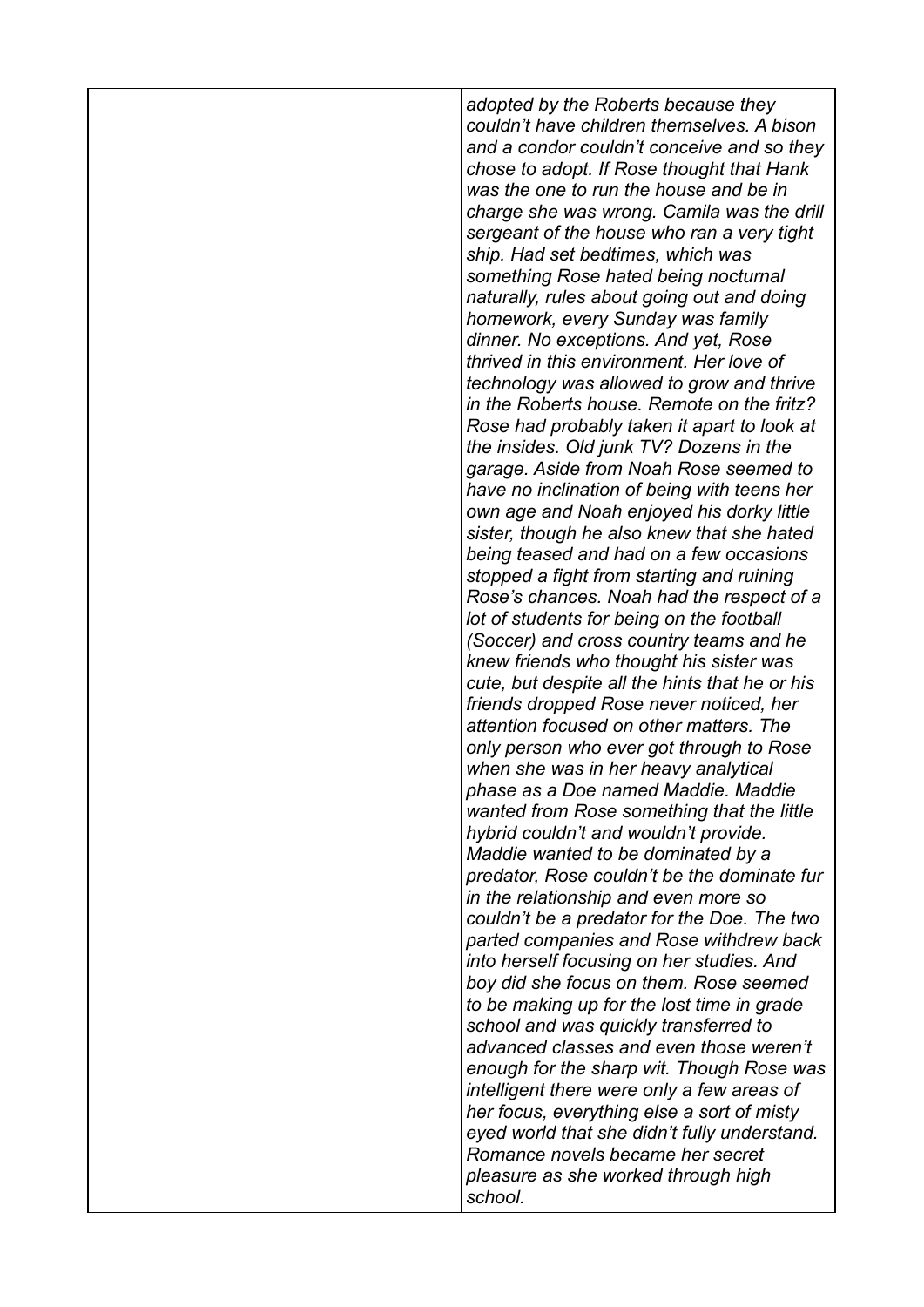|                                                                                                                                                                                                                                                 | By her senior year it was clear who would<br>be going to college and in what. Rose's<br>passions lay in technology and music. Self<br>taught she could be found mixing music<br>from most any sound, climbing on top of<br>buildings to get the best echoes and<br>sounds. Rose had many trespassing<br>charges filed against her but most were<br>dropped when she explained what she was<br>doing and told them who her father was.<br>Her biological father Anis had long since<br>given up trying to find his daughter and<br>retired to teaching. Daisy had retired from<br>the silver screen to open up a club in<br>Pacific Shores.<br>As Rose's senior year was drawing to a<br>close a sudden rash of violent predator<br>attacks began to envelop the city. The<br>attacks sent Rose into a panic, one of the<br>few things that pierced her veil and into<br>hiding in the family home. Nothing that<br>Hank, Camila or Noah said would get Rose<br>to leave the safety of the den she'd made<br>under her bed. Even after the culprits' were<br>caught and put in prison Rose was still<br>careful to not reveal any aggression for fear<br>of being sent back to the juvie. |
|-------------------------------------------------------------------------------------------------------------------------------------------------------------------------------------------------------------------------------------------------|------------------------------------------------------------------------------------------------------------------------------------------------------------------------------------------------------------------------------------------------------------------------------------------------------------------------------------------------------------------------------------------------------------------------------------------------------------------------------------------------------------------------------------------------------------------------------------------------------------------------------------------------------------------------------------------------------------------------------------------------------------------------------------------------------------------------------------------------------------------------------------------------------------------------------------------------------------------------------------------------------------------------------------------------------------------------------------------------------------------------------------------------------------------------------------------|
| <b>Closeness in Relationships</b><br>(Young adulthood)<br>- does your character affiliate with others<br>well?<br>- what is your character's attitude towards<br>work?<br>- what is your character's sexual / intimate<br>relationship(s) like? | Rose was accepted to Pacific Shores<br>University and into their engineering<br>program, much to her delight. She wanted<br>to show her independence and move to the<br>college and join a sorority. Sorority life did<br>not suit Rose and she instead ended up<br>living and becoming friends with Shelia, a<br>dingo who worked at a strip joint.<br>Even with a scholarship to go to school,<br>adult life was expensive and Rose had to<br>decide on food or rent. So she became<br>something of a coffee and sugar junkie,<br>living off of what she could get in vending<br>machines. Much to Shelia's chagrin as<br>Rose was frequently short on money and<br>would beg for extensions on the rent.<br>A chance encounter with a member of her<br>old gang reintroduced her to Frankie Fast<br><b>Fingers and as the two talked Frankie</b><br>remarked at how amazing the stories of<br>Rose's ears were. How someone as small<br>as her could slip in and out of security<br>easily. That Rose could certainly make a                                                                                                                                                          |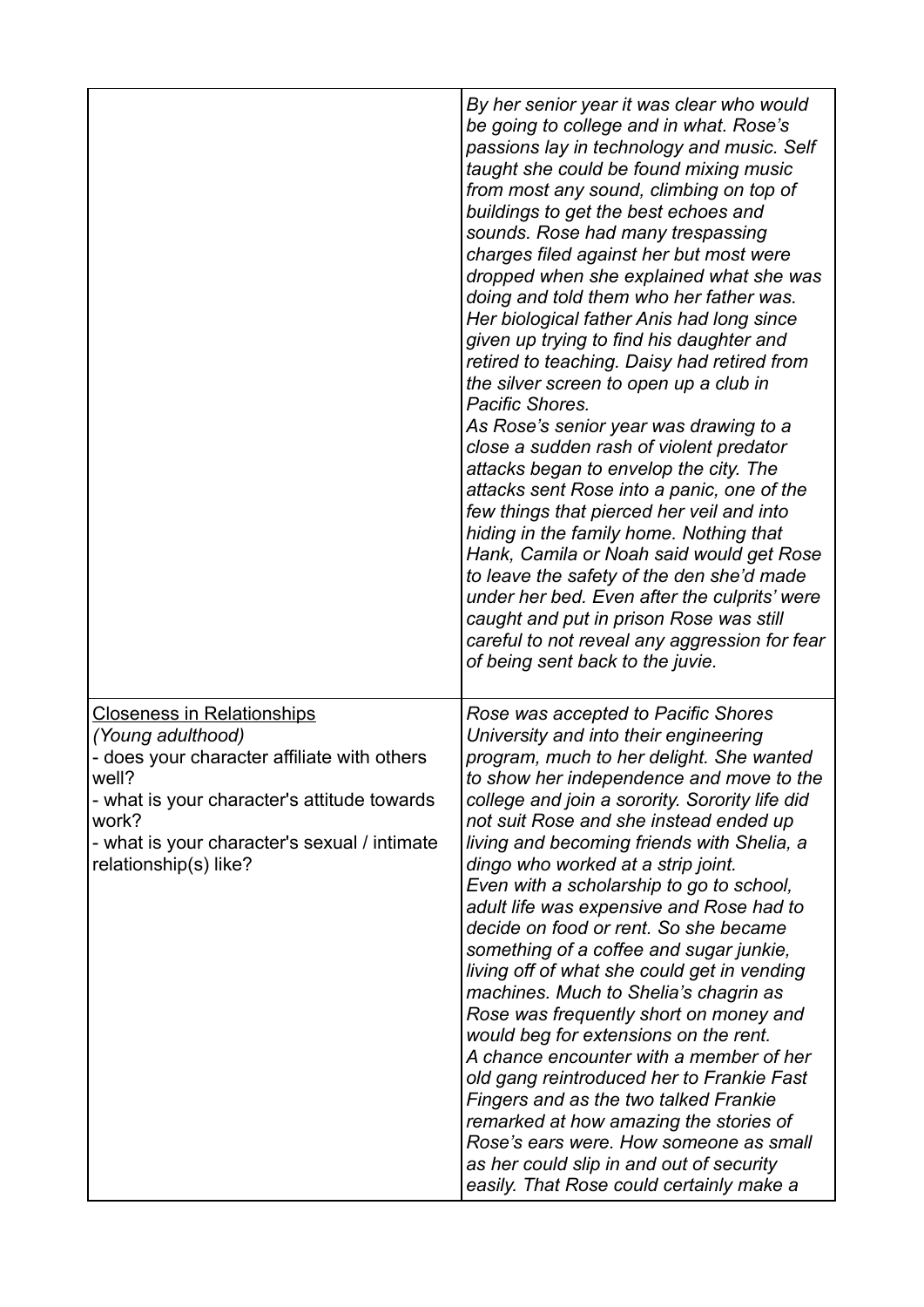*living doing what she'd done before. She didn't want to and heavily resisted the urge to return to her old life. As if fate were there to tempt her she ran into her mother. Instead of the happy tearful reunion she hoped for Daisy pretended she didn't know who Rose was and gave the young adult a hastily scribbled autograph as she shoved her away. Enraged Rose vowed she'd make her mother pay, for in her mind, it was her who did this too her. With her mimicry she was able to mimic her mother's voice and waltzed into the starlets' home. Jewelry and money was hers for the taking. Rose stole what she knew her mother would miss most. The trophies and jewels her high life had provided her. A return to Frankie allowed her to pay her rent easily for the next couple of months. But still Rose resisted returning to her old life. She would only rob from the rich and only enough to get her money to pay for what she owed. She never splurged because she didn't want anyone to know she was falling back into bad company. Frankie made a mistake though, when discussing his new protégé to another criminal she took an interest in the burgeoning thief. Felicia Phillipa Roberts was not a lizard who missed an opportunity when it was presented to her. And unfortunately for Rose, her roommate happened to work for Felicia in an indirect manner. The young hybrid was brought before the business woman and long buried parts of Rose's history were laid before her on the table. Felicia was an information broker, and above all else, she believed in giving kids a second chance. She told Rose what she was, a crime lord, told her that she liked what she saw in Rose and wanted to pay for her schooling. This completely floored the young thief. Felicia explained that Rose had a talent and she should use it. Felicia hired Rose as the DJ for her clubs to provide music and she would ensure that her living expenses were covered. Had the little Fennmink sign a contract where the stipulation was that if her grades were not 3.0 or better she would be in trouble. Rose was not the first girl that Felicia had given this chance to and wouldn't be the last. She*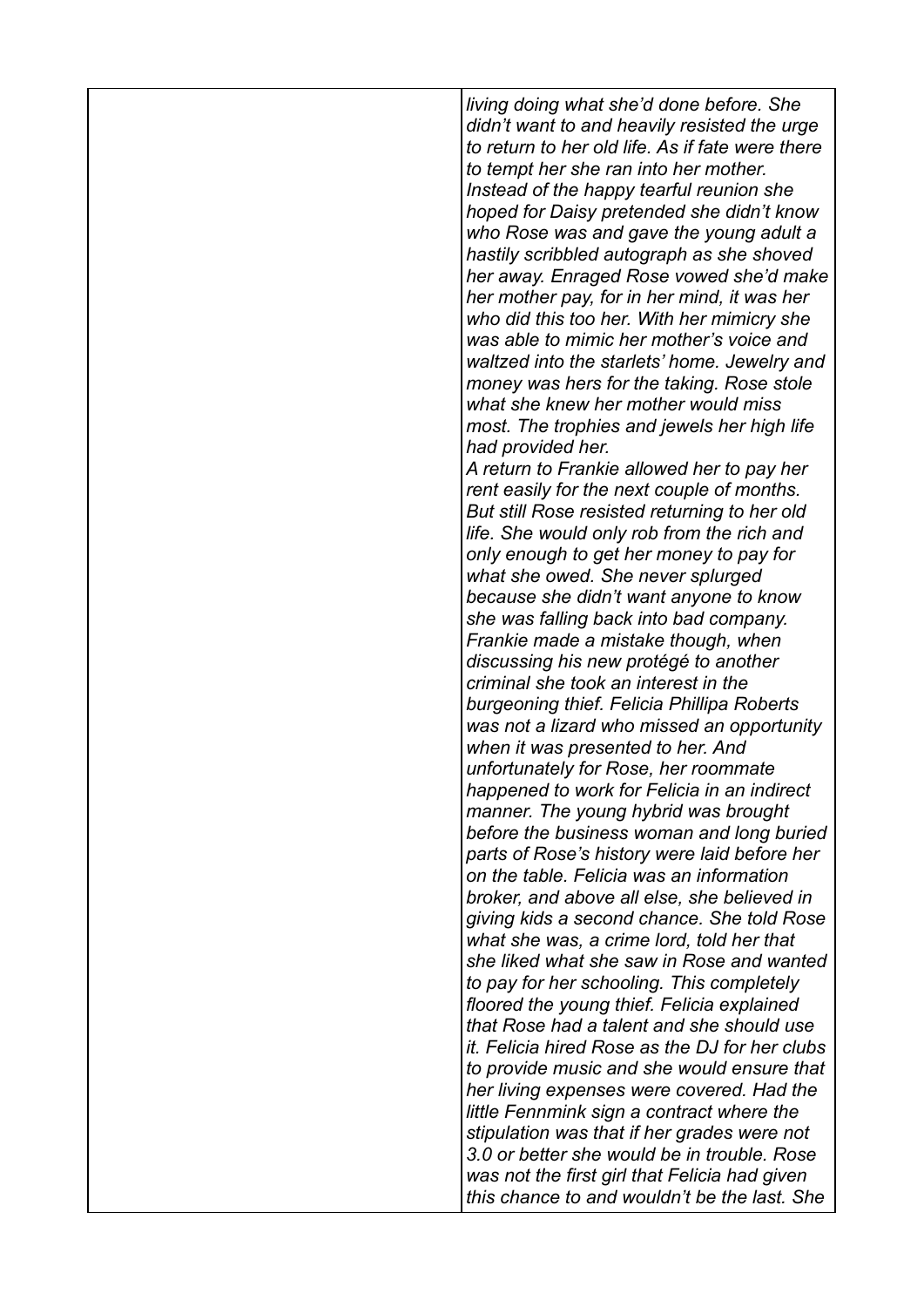*encouraged Rose to follow her dream to be a world class DJ and show up her mother as long as she continued her studies.*

*Ironically it was through Felicia and Shelia that Rose met the love of her life. Belladonna Van Eycker, a costume designer, belly dancer and ect who occasionally worked with Felicia's girls to make their costumes. Shelia took Rose to get a costume and after a very intense session of consultation Rose moved out of Shelia's apartment and into the cramped quarters that Belle owned. Rose was the more submissive of the two of them, her lack of experiencing often making her fear that Belle would leave her if she wasn't good. Belle was an adventurous soul, but she knew that Rose was the one for her since the Fennec Mink wouldn't look at anyone else but her; she'd seen how focused Rose became on something. She'd felt it in bed on more than one occasion and knew that laser focus meant that Rose wouldn't leave her. Provided she managed to get into Rose's head, luckily a good tickling was often enough to get the analytical mind off track. The two worked odd hours and both had a coffee problem, lucky for them they lived within walking distance of a good neighbourhood coffee shop that was open early and stayed open late. They became very good friends with one of the barista's there. A crossbreed Horse who went by the* 

*name of Clover. Rose and Belle were celebrating Rose's graduation from college with her Electrical Engineering and Computer Science degree and invited Clover to the party, as by now Clover was a very close friend. Felicia had thrown the party and it was Rose's first real taste of alcohol, needless to say her light body weight didn't help the young woman. Things ended up happening and both Belle and Rose discovered Clover wasn't as forthright as she had been. The herm intrigued Rose and Belle enjoyed the show. What became a friendship became more as the three became even closer.*

*In the end Rose ended up becoming pregnant, something that completely threw*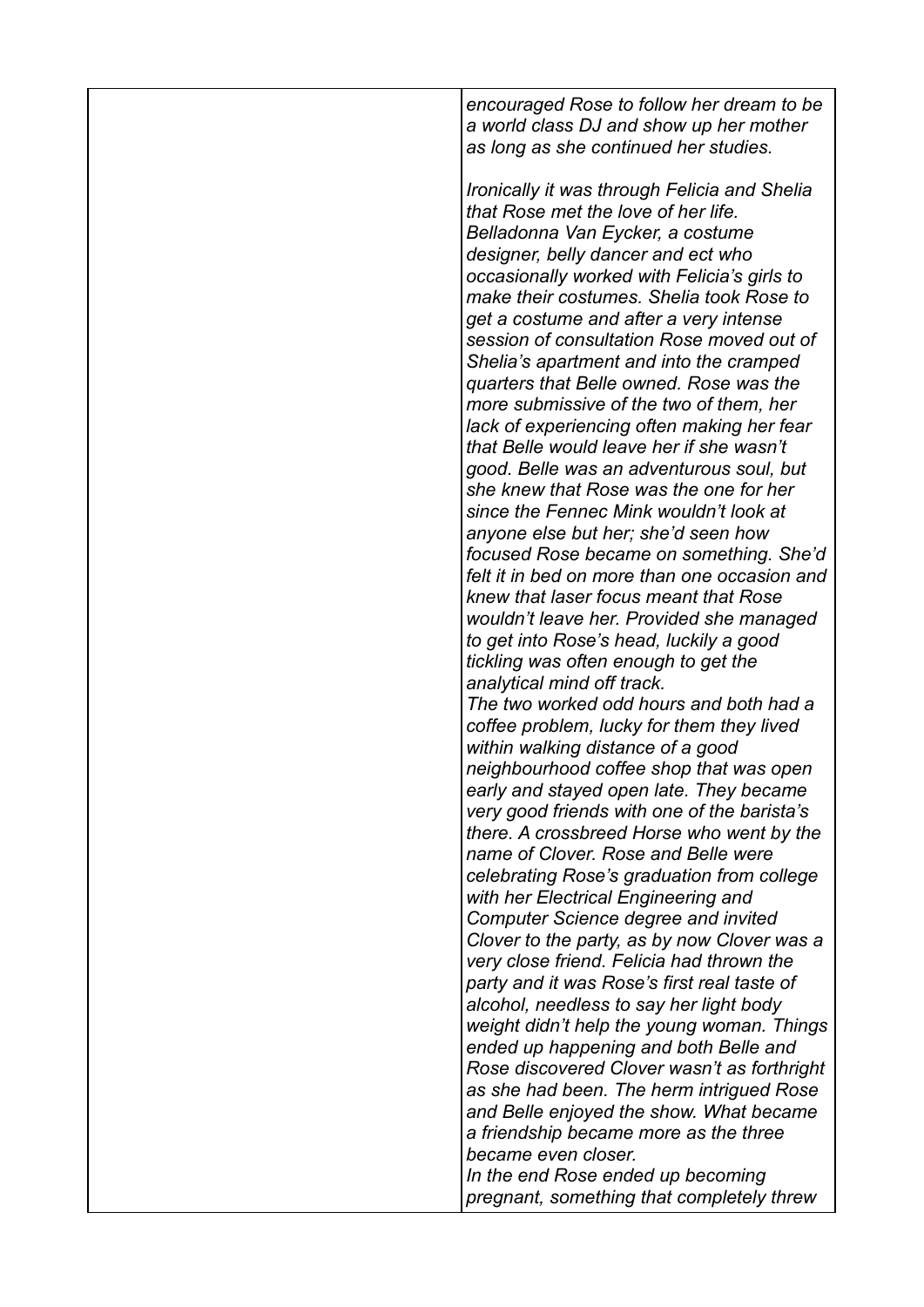|                                                                                                                                                                                                                               | Rose for a loop as she thought that she<br>was sterile. And it was very easy to tell who<br>the "father" was as the only person Rose<br>had any adult relations with were Belle and<br>Clover. It was at this time that Belle was<br>getting ready to propose to Rose. A fraught<br>and emotional conversation later the<br>friendship was stronger than ever.                                                                                                                                                                                                                                                                                                                                                                                                                                                                                                                                                    |
|-------------------------------------------------------------------------------------------------------------------------------------------------------------------------------------------------------------------------------|-------------------------------------------------------------------------------------------------------------------------------------------------------------------------------------------------------------------------------------------------------------------------------------------------------------------------------------------------------------------------------------------------------------------------------------------------------------------------------------------------------------------------------------------------------------------------------------------------------------------------------------------------------------------------------------------------------------------------------------------------------------------------------------------------------------------------------------------------------------------------------------------------------------------|
| <b>Passing on Responsibilities</b><br>(Middle age)<br>- what is your character's relationship with<br>their career when they retire?<br>- what is your character's relationship with<br>their children as they become adults? | Rose had always hoped to be a world<br>famous DJ and show up her mother and<br>father that she was important enough to be<br>remembered, but around her mid thirties<br>she realized that was a silly dream. She<br>applied to a company as a computer<br>programmer, specializing in security and felt<br>happy with her life. She did occasionally<br>work for Felicia that was of a non legal sort<br>but the young woman never minded that<br>since Felicia was as close to a big sister as<br>she could get. And Felicia had several<br>promising lawyers, cops and others that<br>were loyal to the queen pin.<br>She enjoyed watching her son grow up into<br>a fine young man, Jacob got along well with<br>her brother's twin girls and Rose stressed<br>to the young equine mix that he should<br>focus on whatever he wanted but that<br>school was the most important thing that he<br>could ever do. |
| End of Life<br>(Old age to death)<br>- how will your character feel about reaching<br>the end of his life?                                                                                                                    | There are times that Rose feels that she<br>could have had a better life, but then she<br>squeezes Belle's hand and realizes that any<br>life without her lover would be a pointless<br>life. She never buried the hatchet with<br>Daisy but she did reconnect with her<br>biological father before his death.<br>Jacob had his own family, though Rose<br>never did get to hold her grandchildren<br>before she passed. The funeral was quiet<br>and held only to her close group of friends.<br>Belle lived only a bit longer than Rose did,<br>following after her beloved wife only a year<br>later.                                                                                                                                                                                                                                                                                                          |